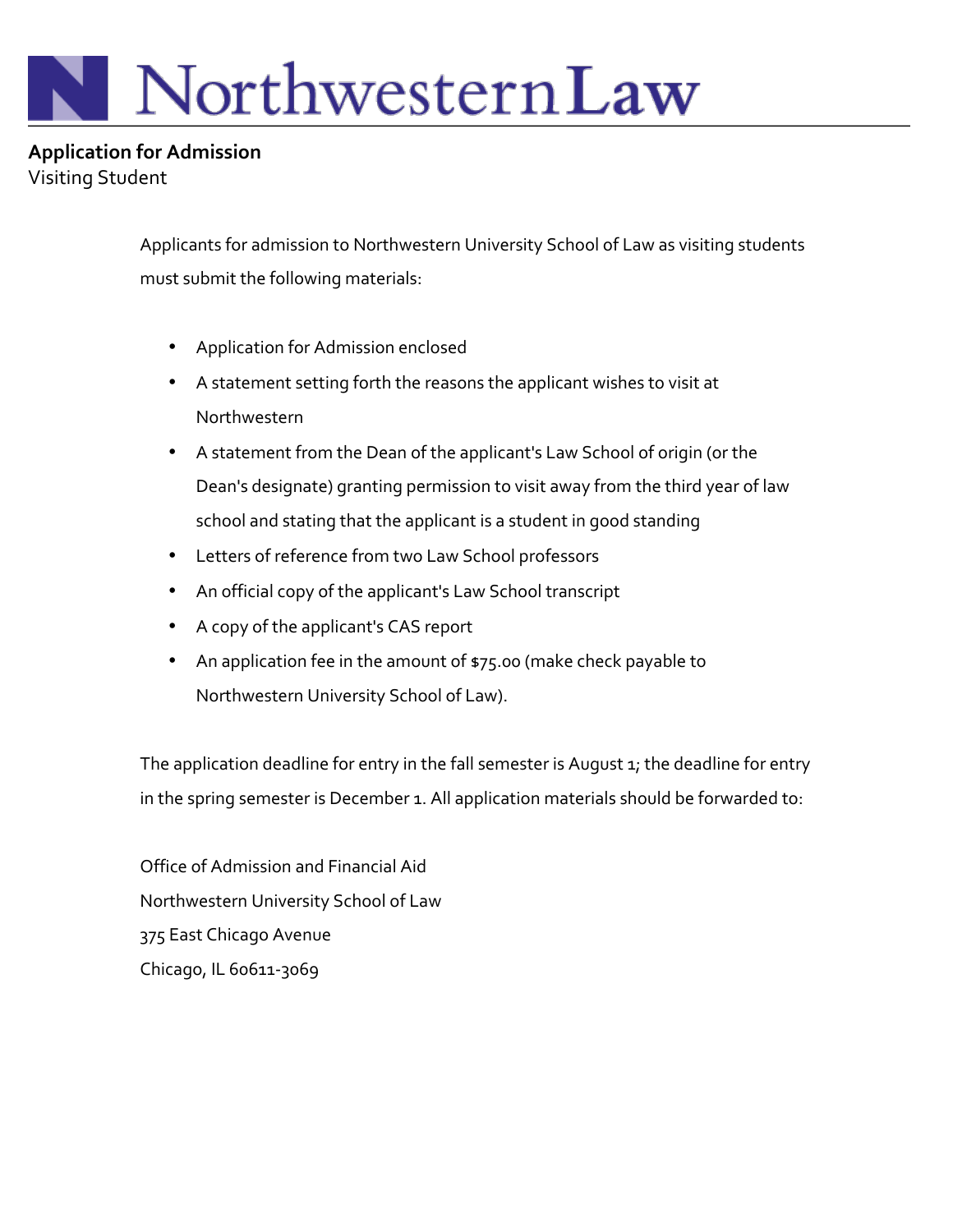

# **Application for Admission**

## Visiting Student

#### Please print or type

| (Last)                                                                                                                         | (First)                                                                                                               | (M.I.) |
|--------------------------------------------------------------------------------------------------------------------------------|-----------------------------------------------------------------------------------------------------------------------|--------|
|                                                                                                                                |                                                                                                                       |        |
| Date of Birth: ________________________Place of Birth: _________________________Citizenship: _________________<br>(mm/dd/yyyy) | (Country)                                                                                                             |        |
|                                                                                                                                |                                                                                                                       |        |
|                                                                                                                                | <u> 1989 - Johann Harry Harry Harry Harry Harry Harry Harry Harry Harry Harry Harry Harry Harry Harry Harry Harry</u> |        |
|                                                                                                                                |                                                                                                                       |        |
|                                                                                                                                |                                                                                                                       |        |
| Ethnicity                                                                                                                      |                                                                                                                       |        |
| Are you Hispanic or Latino? _____Yes ______ No                                                                                 |                                                                                                                       |        |
| What is your race? (Select one or more races to indicate what you consider yourself to be.)                                    |                                                                                                                       |        |
| __ Aboriginal/Torres Strait Isl. Australian                                                                                    | _____ American Indian/Alaskan Native                                                                                  |        |
| Asian                                                                                                                          | Black or African American                                                                                             |        |
| _____ Canadian Aboriginal                                                                                                      | Caucasian/White                                                                                                       |        |
| _____Hispanic/Latino                                                                                                           | Native Hawaiian or Other Pacific Islander                                                                             |        |
| Puerto Rican                                                                                                                   | ____ Decline to respond                                                                                               |        |